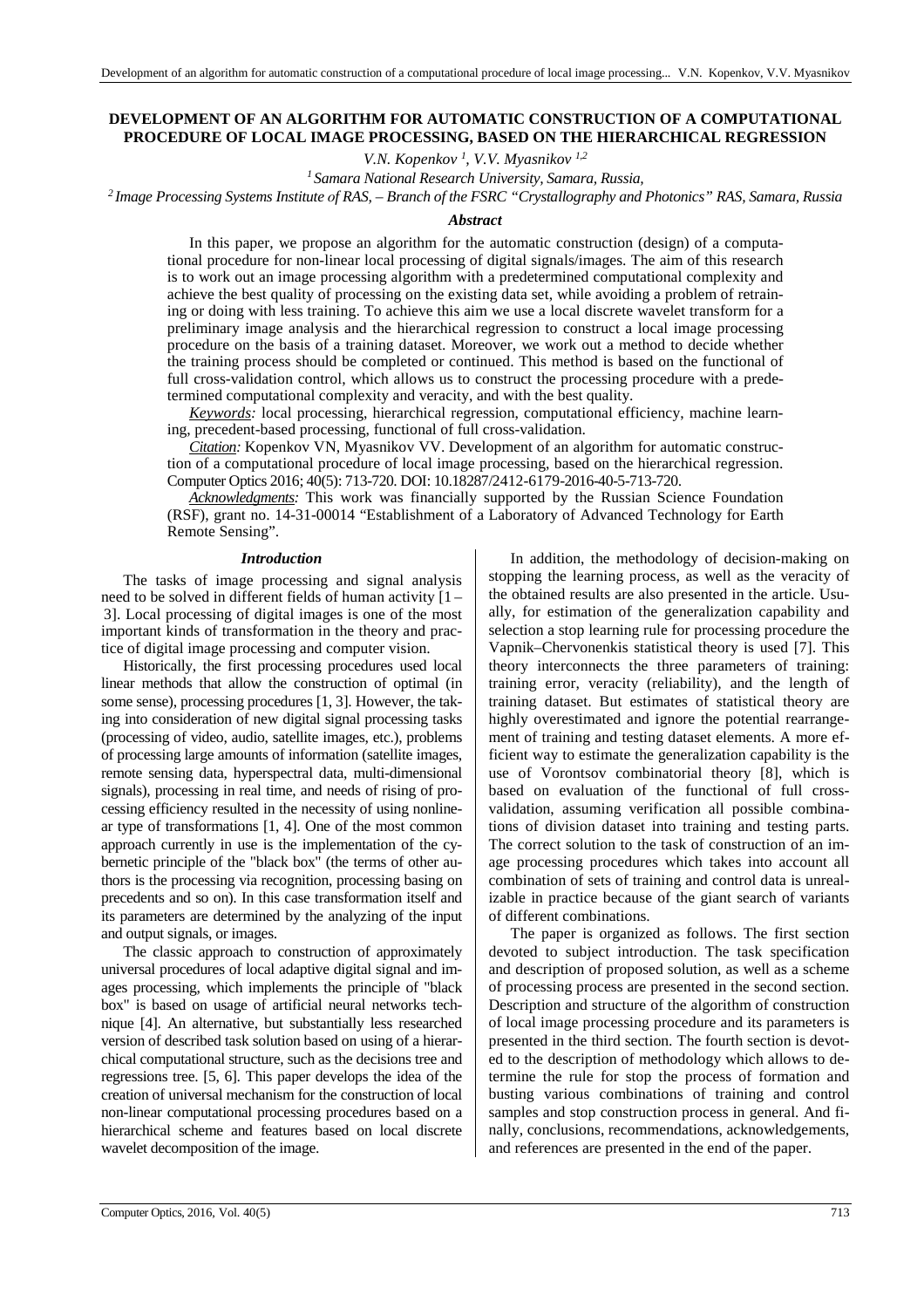## *Image local processing model*

Model of the local image processing technology, which implement the principle of "black box" (processing through the recognition or based on precedents), suggests decomposition of the transformation in two stages: the formation of the image fragment description (local features computing) and calculation of transformation results. The general scheme of image processing is shown in Fig 1.

To formalize the local image processing problem based on the proposed scheme let us introduce the following description of the pixel neighborhood:

 $\Theta = \left\{ (n_1, n_2), n_1 = 0, N_1 - 1, n_2 = 0, N_2 - 1 \right\}$  is an image domain,

 $(n_1, n_2) \mapsto x(n_1, n_2)$  $x : \Theta \to \mathbf{R}$  is an input image,

$$
\theta(n_1, n_2) \subseteq \Theta
$$
, is an image fragment:

$$
\theta(n_1, n_2) = \{(n_1 + m_1, n_2 + m_2) :
$$
  
\n
$$
m_1 = 0, M_1 - 1, m_2 = 0, M_2 - 1\}
$$
  
\n
$$
(i_1, i_2, i_3, m_3) = 0, M_3 - 1
$$

(image constriction to region  $\theta$ : *x*| $\theta$ <sub>(*n*<sub>1</sub>,*n*<sub>2</sub>)</sub>),

$$
\theta(n_1, n_2) = \{ (n_1 + m_1, n_2 + m_2) : m_1 = -(M_1/2), M_1/2, m_2 = -(M_2/2), M_2/2 \}
$$

is a centered fragment,

 $N_1$ ,  $N_2$  are the image dimensions,  $M_1$ ,  $M_2$  are the fragment dimensions (processing «window»).

The main task in the first stage is the formation features (some specific set of image properties) for predetermined local image fragment –  $\bar{y} = (y_0, y_1, ..., y_{K-1})^T$ ,  $\overline{y} \in \mathbf{R}^K$  on the base of transformation  $\Phi_1$ :  $\mathbf{R}^{M_1 \times M_2} \to \mathbf{R}^K$ .



*Fig. 1. A scheme of local image processing* 

These features are used to calculate the result of transformation  $\Phi_2$ :  $\mathbf{R}^K \to \mathbf{K}$  (and to generate the resulting image *Z*) during the second stage of processing.

The whole construction process is based on the processing precedents – a set of matched pairs of images  ${x|_{\theta(n_1,n_2)}, z(n_1, n_2)}_{(n_1,n_2): \theta(n_1,n_{2\alpha}) \subseteq \Theta}$  (which are usually called *training dataset*) in order to minimize the processing error:

$$
\varepsilon = \frac{1}{|\Theta|} \sum_{(n_1, n_2)} \|z - \Phi_2(\Phi_1(x))\| \to \min_{\Phi_1, \Phi_2},
$$
 (1)

where  $\Theta$  – the image domain,  $\theta(n_1, n_2) \subset \Theta$  – restriction to the local fragment size  $M_1 \times M_2$ :

$$
\Theta(n_1, n_2) = \{ (n_1 + m_1, n_2 + m_2) : m_1 = \overline{0, M_1 - 1}, m_2 = \overline{0, M_2 - 1} \}.
$$

## *Characteristics of the decision*

The most known solution of described task is based on the usage of artificial neural networks. Such approach has some special features, advantages and disadvantages which are well described in detail [4]. The alternative technology of the processing procedure construction is based on special hierarchical computational structures, such as *regression trees* and *decision trees* [5, 6]. These trees are the hierarchical structures consisting of 2 types of vertices - non-terminal vertices which define a partition of features domain, and terminal vertices which store a regression function.

The procedure based on regression trees has some advantages in comparison with the neural networks:

- automatic correction of "architecture" of the transformation;
- automatic selection of local features which is result of the partition process;
- finitely of the building and tuning process (computational efficiency);
- ease of tuning of the regression parameters in the terminal vertex.

There are some restrictions for the practical implementation. At first, the most important task on the stage of image features calculation in a "sliding window" mode is the task of development of a computationally efficient algorithm for this calculation. Moreover, this algorithm should allow consistently increase the features number up to whole system, because the traditional algorithms of the defining of the effective features subset based on iterative methods and computationally inefficient. At second, the main task on the stage of designing of hierarchical regression is the development of an algorithm to automatic construction of processing procedures on the base of the training dataset which be able to avoid the retraining and insufficient training problems.

## *Choosing of the linear local features types*

We used the family of signal characteristics on the base of local wavelet discrete transformations (DWT) of the signals and images as an image features set. Such features have the following characteristics:

- existence of the computationally efficient calculation algorithm [9];
- complete description of the input signal;
- consistent obtaining and usage of features removes the problem of iterates on the features set.

Issues related to the features formation on the base of local DWT algorithms, as well as their advantages and specialty in relation to local image processing tasks, are considered in the work [9].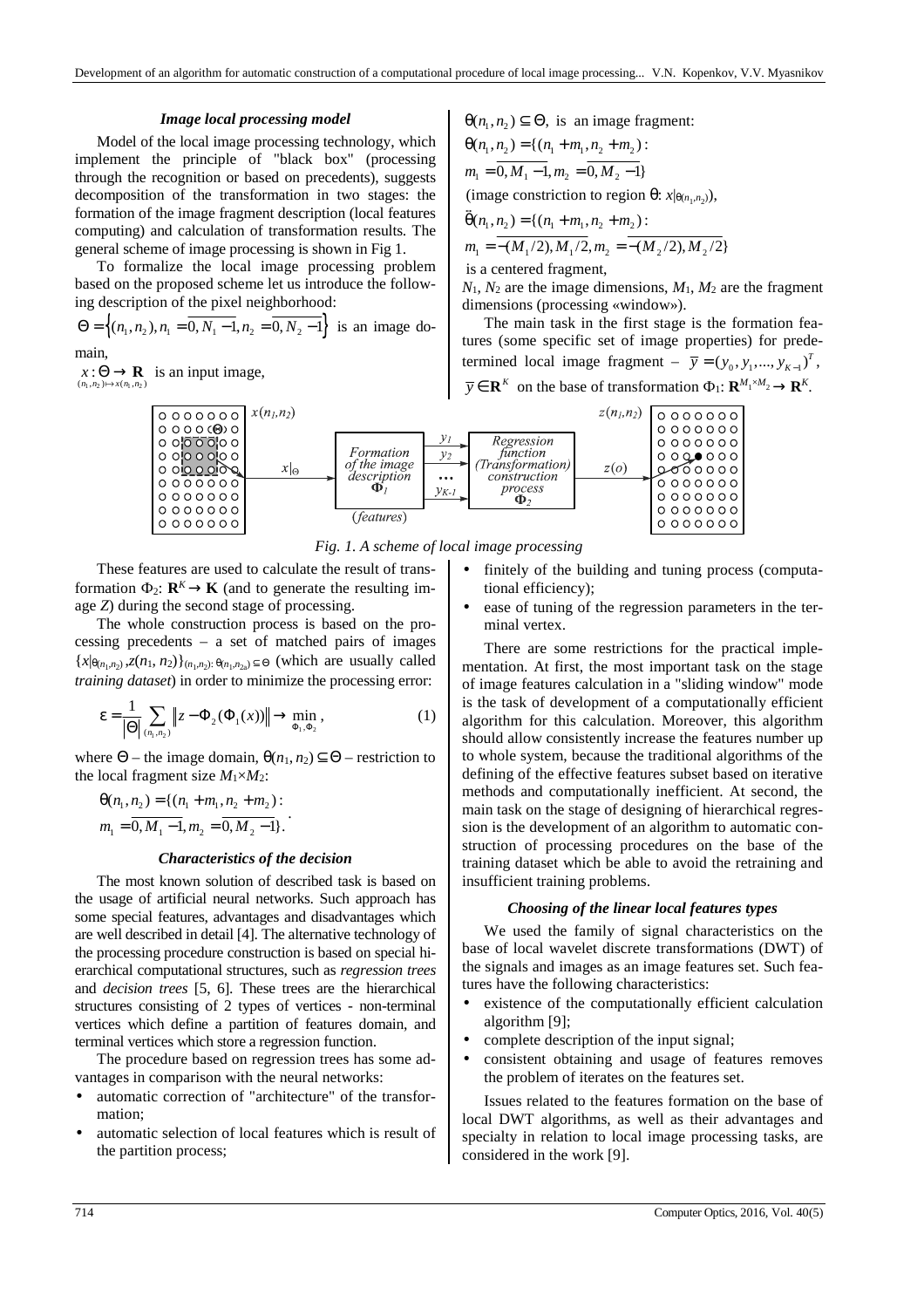The classic scheme for fast calculating of local wavelet transformation (FWT) is based on Mallat scheme [4] and in accordance to the theory of a multiple-scale analysis can be represented as following equations:

$$
w_{l+1}^+(p) = \sum_{n \in D_h} h(n-2p) \cdot w_l^+(n),
$$
  

$$
w_{l+1}^-(p) = \sum_{n \in D_g} g(n-2p) \cdot w_l^+(n),
$$

where  $p = \overline{1, N}$ ,  $N$  – length of the input signal,  $h(n)$ ,  $g(n)$  – such filters that:  $\sum h(n) = 1$ ,  $g(n) = (-1)^n h(-n+2t-1)$ , *n*  $(t \in \mathbb{Z})$ ,  $D_h$ ,  $D_g$  – sizes of domain areas,  $l = 0$ ,  $\log_2 M$  – wavelets levels, *M* – processing window size.

Concerning the image processing, the computational complexity of such algorithm for the wavelet levels  $[L_1, L_2]$  can be evaluated [9] as following:

FWT on the base of Mallat scheme:

$$
U_1^*(L_1, L_2) = 8/3(2^{2L_2} - 1);
$$

Modified FWT:  $U_2^*(L_1, L_2) \underset{N \to \infty}{\approx} 8L_2 - 5L_1 - 5;$ 

Recursive FWT:  $U_3^*(L_1, L_2) = 13(L_2 - L_1 + 1)$ .

#### *Regression tree construction*

Technology of regression trees construction consists of the following stages:

*1) Selecting parameters and method for hierarchical structure construction.* 

Here we need to distinguish vertices, which require a partition based on the error evaluation, as well as to determine *parameters of vertex partition* (a threshold and the number of vertices divided), while at the same time selecting *«the best feature*», which cumulatively provide a maximum error reduction.

When using a linear regression:

$$
f_j(\bar{y}) = \sum_{k=0}^{K-1} a_{jk} y_k + a_{jk} + \varepsilon, \ (y_k \in [y_{k,j}^{\min}, y_{k,j}^{\max}]), \qquad (2)
$$

a processing error (1) of a terminal vertex can be represented as:

$$
\mathcal{E}_j(k, \alpha) = \min_{a} \left\| f_j^*(\overline{y}) - g(\overline{y}) \right\|_{\left\{y_{k,j}^{\min}, y_{k,j}^{\alpha}\right\}} + \min_{a} \left\| f_j^*(\overline{y}) - g(\overline{y}) \right\|_{\left\{y_{k,j}^{\alpha}, y_{k,j}^{\max}\right\}}
$$

where  $\alpha^*$  is an optimal partition threshold,

- $k_j^*$  is the best feature.
- 2) *Calculating the regression coefficients for each terminal vertex*.

The elementary regression adjustment (construction) for a vertex is a *regression coefficient* calculation based on Ordinary Least Squares (a solution of system of linear algebraic equations for all vertex elements of the training set):

$$
f(y) = \overline{a}^T \overline{y}; \quad \overline{y} = (y_0, y_1, \dots, y_{K-1}, 1)^T.
$$
  

$$
\varepsilon^2 = E || \overline{a}^T \overline{y} - g(\overline{y}) ||^2, \quad \tilde{\varepsilon}^2 = (\overline{a}^T U - \overline{\Gamma})^T (\overline{a}^T U - \overline{\Gamma}),
$$
  
where  $\overline{a} = (UU^T)^{-1} U \overline{\Gamma}$ .

At the same time, in case of using the linear regression, it is possible, that the number of vertex elements in a set is insufficient to calculate the regression coefficients. There are different ways to solve this problem, such as: a rejection from the regression construction for the vertex, a coefficient "descent" from the upper level vertex, a reduction of the number of features considered for the vertex, etc.

However, the most effective solution is to conduct a regularization, i.e. to extend the definition of system of linear algebraic equations via the elements of the upper level set, and to solve the system with limitations, which guarantee a zero error for target terminal vertex points.

$$
\begin{cases}\n\overline{a}^T \overline{y}_n = g(\overline{y}_n), & n = \overline{1, N}, \\
\left(\overline{a}^T U - \overline{\Gamma}\right)^T \left(\overline{a}^T U - \overline{\Gamma}\right) \to \min_{\overline{a}}.\n\end{cases}
$$

To solve this problem we use the method of Lagrange multipliers based on the functional of the following form:

$$
F = \sum_{m=1}^{M} \left( g(\overline{y}^{(m)}) - \sum_{k=0}^{K} a_k y_k^{(m)} \right)^2 +
$$
  
+
$$
\sum_{n=1}^{N} \mu_n \left( \sum_{k=0}^{K} a_k y_k^{(n)} - g(\overline{y}^{(n)}) \right) \xrightarrow{\rightarrow} \min.
$$

Solutions of the respective system of equations are:

$$
\begin{cases}\n\frac{\partial F}{\partial a_i} = \sum_{m=1}^{M} 2 y_i^{(m)} (g(\overline{y}^{(m)}) - \sum_{k=0}^{K} a_k y_k^{(m)}) - \sum_{n=1}^{N} y_i^{(n)} \mu_n = 0, \\
i = \overline{0, K}, \\
\frac{\partial F}{\partial \mu_j} = g(\overline{y}^{(j)}) - \sum_{k=0}^{K} a_k y_k^{(j)} = 0, j = \overline{1, N}.\n\end{cases}
$$

For the transformation of the second type (outputs of the form  $\mathbf{K} = \{0, 1, 2, \ldots L-1\}$  – solution of classification problems), the solution is formed as:

$$
f(y) = c
$$
, where  $c = \left\{ l : n_l^v = \max_{j=0, L-1} n_j^v \right\}$ .

Here the analogous regularization consists in the use of "upper" level vertex classification results to determine the class number for target terminal vertex:

$$
l = \arg \max_{j \in S_v} n_j^{v^{-1}},
$$
  
where 
$$
S_v = \left\{ l : n_i^v = \max_{j=0, L-1} n_j^v \right\},
$$

*v* is a terminal vertex,

 $v^{-1}$  is a non-terminal vertex, preceding the vertex  $v$ , *Sv* is a set of indices for the vertex *v*,

 $n_j^{\nu}$  – number of *j*<sup>th</sup> class objects in area of vertex *v*. Here the classification error is:

$$
\varepsilon = \frac{1}{N^2} \sum I(f(y), z), \text{ where } I(a, b) = \begin{cases} 0, & a = b \\ 1, & a \neq b \end{cases}.
$$

*3) Checking the limitations on the computational complexity and evaluating the quality of the processing procedure for the control set.* 

### *Finishing of the construction process*

To determine the stop parameters for algorithm construction process, we need to estimate the generalization

*a b*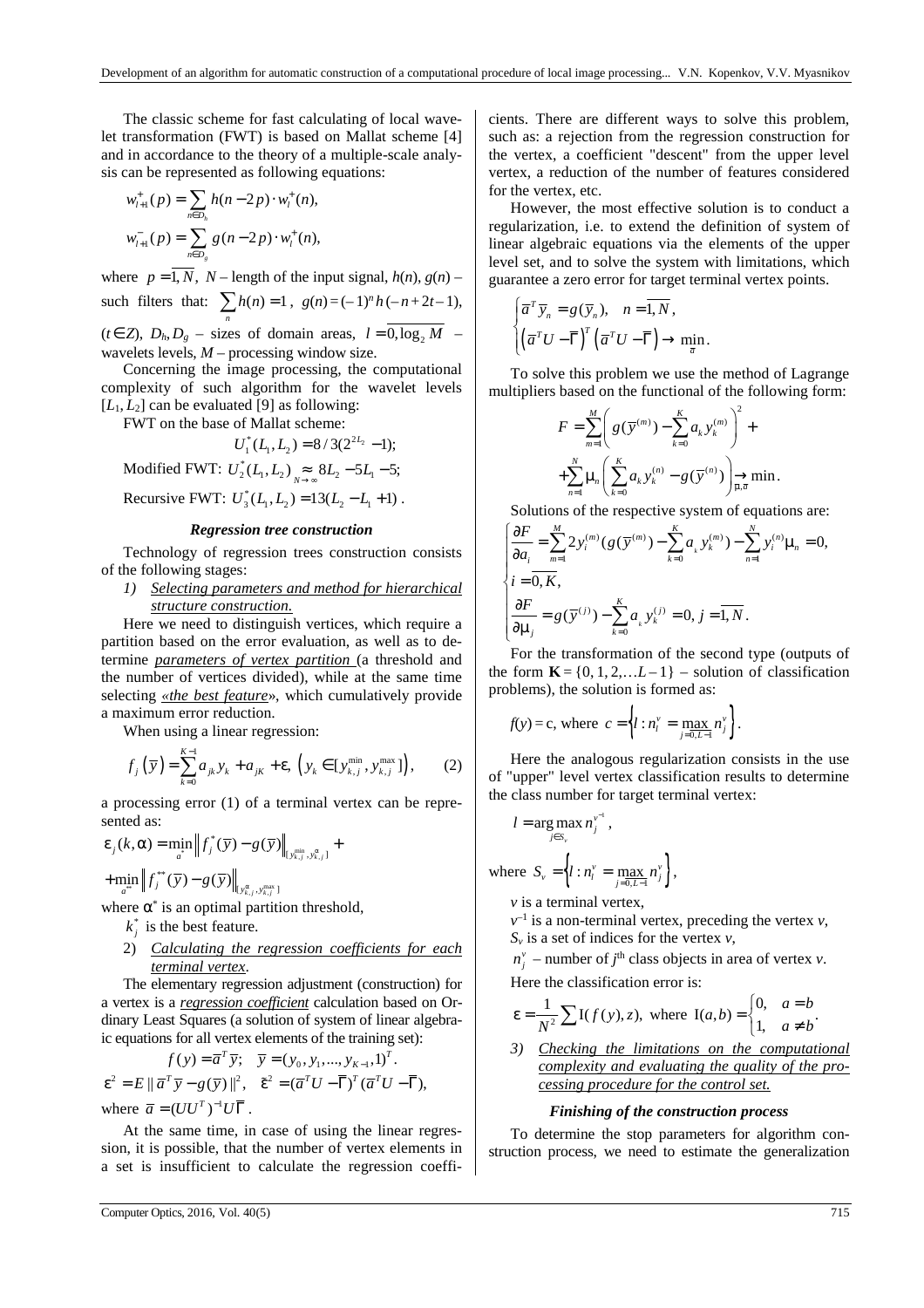capability of the local processing procedures. When the amount of available data is limited, we cannot infinitely increase the decision rule complexity, otherwise the processing procedure will "maximally adapt" to the training set and will demonstrate bad results for other images of the class under consideration. On the other hand, if the procedure is "half-taught", the transformation error will be unacceptable for both training and control sets. Obviously, for every problem there is an optimal model complexity, which provides the best possible quality of generalization.

# *Statistical approach*

Suppose, there is a set of objects for training:

$$
\Omega = {\overline{y}_j, g(y_j)}, j = \overline{1, T}.
$$

To evaluate the quality of the algorithm, it is necessary to divide the set into "training" and "control" parts:

$$
\Omega^T=\Omega^s\cup\Omega^t,
$$

where  $s + t = T$ ,  $\Omega^s \cap \Omega^t = \emptyset$ .

The algorithm quality for the set  $\Omega$  is described by the expression:

$$
v(a,\Omega) = (1/|\Omega|) \sum_{\omega_i \in \Omega} I(\omega_i, a(\omega_i)),
$$
\n(3)

where *A* is a family of algorithms,

*a* is a regression or classification algorithm (computable function),

µ is a method (constructed algorithm) for training via the set:  $\mu(\Omega) = a$ ,

$$
I(\omega_i, a(\omega_i)) = \begin{cases} 1, & |a(\omega_i) - \Phi(\omega_i)| \ge \delta(\omega_i) \\ 0, & |a(\omega_i) - \Phi(\omega_i)| < \delta(\omega_i) \end{cases} \text{ for re-}
$$

gression construction problems,

$$
I(\omega_i, a(\omega_i)) = \begin{cases} 1, & a(\omega_i) \neq \Phi(\omega_i) \\ 0, & a(\omega_i) = \Phi(\omega_i) \end{cases}
$$
 - for classification

problems.

Therefore, according to [7], a functional of a uniform error rate deviation for two sets can be represented as:

$$
P_{\varepsilon}^{st}(A) = P\bigg\{\sup_{a \in A} \bigg(\mathsf{V}(a,\Omega') - \mathsf{V}(a,\Omega^s)\bigg) > \varepsilon\bigg\}.\tag{4}
$$

It allows us to write the following limitation (for *s*=*t*):

 $P_{\varepsilon}^{st}(A) \leq \Delta^{A}(2s) \cdot 1.5 e^{-\varepsilon^{2} s},$ 

where  $\Delta^A(s)$  is a growth function for the family of algorithms,  $\Delta^A(s) \leq 1.5(s^h/h!)$ .

The use of statistical theory for risk estimation, in case of solving the regression construction problem, is as follows. Let  $\bar{\alpha}$  be a vector of regression coefficients, and  $\epsilon^2(\overline{\alpha})$  be a transformation error for a training set of size *s*. Then, under fairly general assumptions on the form of feature vector distribution, with a probability of (1-η) for all regression functions of a family  $A(\Omega, \overline{\alpha})$  it is appropriate to use estimation of the following form:

$$
I(\overline{\alpha}) \leq \varepsilon(\overline{\alpha})/(1-\sqrt{\frac{h \cdot (\ln(s/h) + 1) - \ln \eta}{s}}) = J(\overline{\alpha}), (5)
$$

where *h* is a capacity of decision function class,  $I(\bar{\alpha})$  is an average risk (generally speaking, its minimization is the purpose of solving the regression construction problem).

In this case, if we specify the structure of training methods  $\mu_1 \subset \mu_2 \subset \ldots \subset \mu_M = \mu$  for the allowable family of algorithms  $A(\Omega, \overline{\alpha})$ , then it becomes possible to minimize the average risk functional by structure elements. For each constructed algorithm  $a_p = \mu_p(\Omega, \overline{\alpha})$  we calculate the estimation  $\bar{\alpha}_p$  using Ordinary Least Squares, then we search for the best estimation among  $\bar{\alpha}_1, \bar{\alpha}_2, ..., \bar{\alpha}_M$  in sense of a minimum of expression  $J(\bar{\alpha})$  from (5):

$$
\overline{\alpha}_{_{opt}} = \underset{1 \leq \overline{\alpha} \leq M}{\arg \min} (J(\overline{\alpha})),
$$

which is the solution of regression construction problem with parameters  $\bar{\alpha}_{opt}$ .

In case of hierarchical regression with a linear function of elementary regression, for terminal vertices the structure  $\mu_1 \subset \mu_2 \subset \ldots \subset \mu_M = \mu$  produces "trees" nested within one another, which store the elementary regression parameters in each vertex. Here,  $\bar{\alpha}$  regarded as a generalized vector of coefficients, which consists of regression coefficients for each terminal vertex of the tree.

The capacity of decision function class determines "the number of degrees of freedom" (the number of class parameters). This value is indirectly related to the amount of memory required to store hierarchical regression parameters. It is easy to see that for linear regression  $h = K + 1$ , for piecewise-linear regression  $h = (K + 1)P$ , for piecewiseconstant regression  $h = P + 1$ , where *K* is a number of features, *P* is a number of terminal vertices of the tree.

Furthermore, according to [1, 2], we can write the following expression:

$$
\eta < 4, 5((2s)^{h-1}/(h-1)!)e^{-0.5\varepsilon^2(s-1)},
$$
\n(6)

which characterizes the relationship between 3 parameters:  $\epsilon$  – accuracy,  $\eta$  – reliability (trustworthiness) and *s* – size of a training set.

The considered method can be used to develop a stopping rule for construction process, but the basic problem of a statistical theory is overestimation due to excessive generalization. The theory is valid for any target function, arbitrary distribution of objects in space, and a very broad class of training methods, i.e. many significant features of the training process are not taken into account.

# *Combinatorial approach*

A combinatorial approach arose as an attempt to construct a statistical learning theory more precisely, starting with its initial postulates [7]. It turned out that the algorithm model complexity is not a determining factor of training quality [8]. The way, the algorithm parameters are adjusted via set, is much more important. Combinatorial theory allows to substantiate the use of arbitrarily complex algorithm models, provided that they are configured appropriately. Major studies in combinatorial theory development are aimed at showing how the parameter adjustment should be performed to avoid the risk of retraining.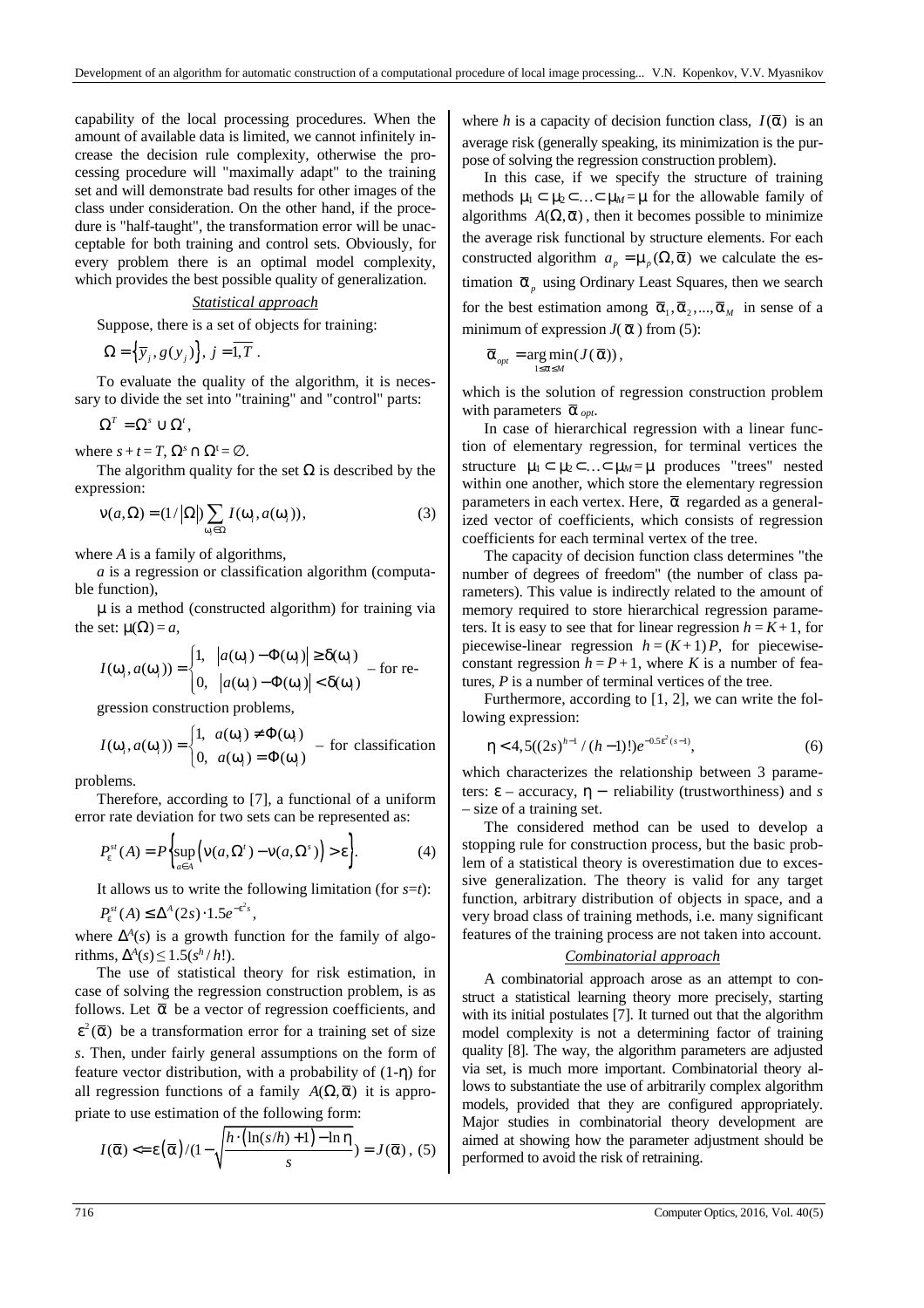As mentioned above, low error rate for a given training set, in general, does not mean, that the constructed algorithm will also perform well for other sets. In this case, the error rate for a control set  $\Omega^t$ , which, in general, does not intersect with the training set  $\Omega$ <sup>*s*</sup>, also cannot adequately describe the training quality. The disadvantage of this approach is that, generally speaking, we fix a random set partition  $\Omega^T = \Omega^s \cup \Omega^t$  into training and control parts and even if the value  $\varepsilon_{\Omega'}^2$  is small enough, there is no guarantee that, in case of the other partition  $\Omega^T = \Omega^{s'} \cup \Omega^{t'}$  of the same set, the value  $\epsilon_{\Omega'}^2$  is also small.

From these considerations follows the requirement for the functional, which characterizes the training quality of the final set: it must be invariant under arbitrary set permutations [8].

Let  $(\Omega_n^s, \Omega_n^t)$ ,  $n = 1, 2, ..., N$  be the all possible partitions of a set  $\Omega^T$  into training and control sets. Let  $\nu \left( \mu(\Omega_n^s), \Omega_n^t \right)$  be the error rate of an algorithm  $\mu(\Omega_n^s)$ , constructed on the basis of a set  $\Omega_n^s$ , tested with the use of a set  $\Omega_n^t$  (an analogue of function (3) for various combinations of control and training sets). The number of all *N* set partitions is  $C_T^s$ .

Full cross-validation functional, which characterizes the quality of  $\mu(\Omega)$  method training for a finite set of objects Ω and demonstrates the invariance property:

$$
Q_c^{st}(\mu(\Omega),\Omega) = \frac{1}{N} \sum_{n=1}^{N} \nu(\mu(\Omega_n^s),\Omega_n').
$$
 (7)

It is proved in [2], that the expected value of this quality functional is limited:

 $EQ_{\nu,\varepsilon}^{st}(\mu(\Omega),\Omega) < P_{\varepsilon}^{st}(A),$ 

where  $P_{\varepsilon}^{st}(A)$  is a functional of a uniform bias of an error rate for two sets (4) from Vapnik theory [7].

Next, if we consider *h* as a capacity of decision function class, it becomes possible to write an estimate for (7) in the following form:

$$
Q_{v,\varepsilon}^{st}(\mu(\Omega),\Omega) < (C_T^0 + C_T^1 + \dots C_T^h)(C_{T-\varepsilon t}^s / C_T^s). \tag{8}
$$

This estimate allows to significantly (by orders) reduce the requirements for the size of the training set. Empirical studies show, that this model selection technique is more preferable in many cases than principles of structural risk minimization and minimum description length, based on various formalizations of an algorithm complexity concept. In [2] the concept of effective capacity is introduced, and it is shown that statistical estimates remain correct, if we replace capacity with effective capacity. At the same time, in particular problems the effective capacity can be considerably lower than the total capacity of the family, e.g. in case of linear decision rules.

The effective capacity:

$$
Q_{\sup}^{st}(\mu, \Omega^T) = (1/N) \times
$$
  
 
$$
\times \sum_{n=1}^N [\sup(\nu(\mu, \Omega_n^t) - \nu(\mu, \Omega_n^s)) > \varepsilon] < C(T^h e^{-\varepsilon^2 s} / h!),
$$

where *C* is a constant, and  $s = t$ .

Moreover, we can estimate a *local effective capacity* – a value of a parameter *h* from the expression (8), such that the dependence  $Q_{v,\varepsilon}^{st}(\mu(\Omega), \Omega)$  can be approximated by the following formula in the best way possible:

$$
Q_{v,\varepsilon}^{st}(\mu(\Omega),\Omega)\approx C\frac{L^h}{h!}\max_{m\in M(\varepsilon,\sigma)}\sum_{k\in K(\varepsilon,\sigma)}\frac{C_m^kC_{T-m}^{s-k}}{C_T^s},
$$

where  $M(\varepsilon, \sigma) = \{m \mid \varepsilon t < m \le t + \sigma s\},\$ 

 $K(\varepsilon, \sigma) = \{k \mid \max(0, m - t) \leq k \leq \min(\sigma s, (m - \varepsilon t)s / T)\}.$ 

Unlike Vapnik concept of the effective capacity, the local effective capacity considers all three factors: features of the object distribution, features of the target function, and features of the training method.

# *Algorithm for automatic construction of processing procedure with limitations on complexity and execution quality*

Development of effective algorithm of the local image processing based on a hierarchical regression and such features as a local DWT of image requires simultaneous consideration of different performance indicators: the computational complexity of the procedure, its quality or processing error and generalization capability.

The scheme of the algorithm of automatic construction of processing procedures is shown in Fig. 2. The algorithm assumes the consistent accumulation of features as long as the functional of a full sliding control is decreasing (that means that a quality of processing is improving), and the computational complexity of the procedure remains in predetermined limits.

### *Experimental researches*

As an experimental task, we consider the task of image filtration. The solution involves the use of local image processing procedures based on regression tree (RT) and artificial neural network (NN). The comparison of the processing quality and computational complexity of these algorithms is presented in table 1.

|  |  | RT $\frac{\varepsilon}{\kappa}$ 11.28 11.01 10.89 10.81 10.72 10.62 10.57 10.61 |  |  |  |
|--|--|---------------------------------------------------------------------------------|--|--|--|
|  |  | $\overline{U}$ 31 38 41 44 46 48 50 52                                          |  |  |  |

*Table 1. The comparison results* 

As can be seen from the table, the proposed method of hierarchical regression has the better accuracy with essentially smaller computational complexity than well known neural network method.

The experimental results allow us to draw the following conclusions:

- the constructed computational procedure for local processing demonstrates significantly higher efficiency (both speed and processing quality) for solving filtering and image restoration problems, compared with known Wiener filter;

- the computational procedure for local processing and its construction method demonstrate superiority over the method of processing and construction, based on the use of artificial neural networks. As for computational complexity, it is superior by orders.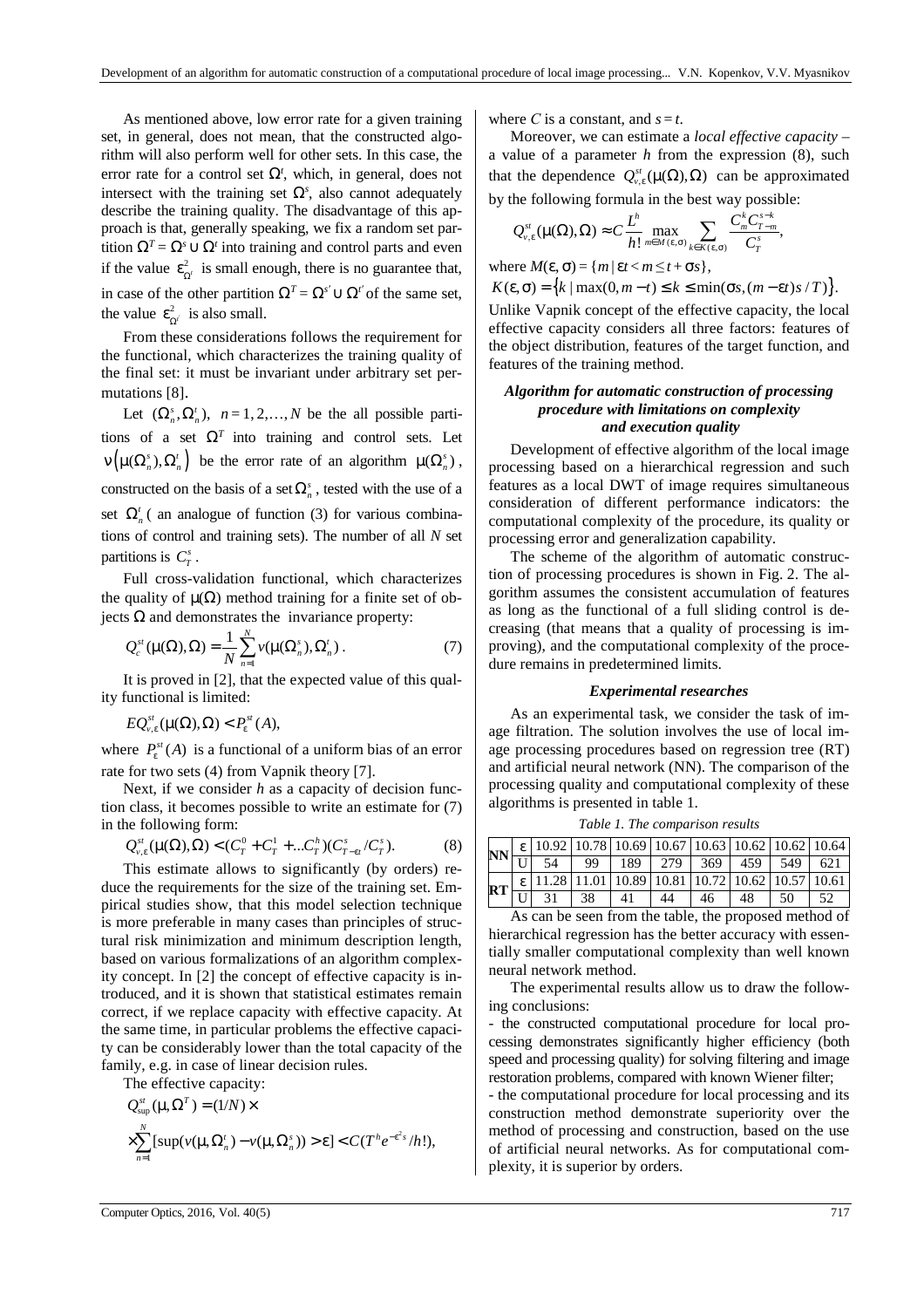

*Fig. 2. A diagram of algorithm for construction a compu* 

## *Methodology of stopping of training process*

Taking into account generalization capability of the local processing procedures based on a functional of a full sliding control [8] we can estimate that the total number of all possible *N* decompositions of dataset is  $C_T^s$ . General scheme of construction procedure is shown in Fig. 3.

Is quite logical fact that in the case of images processing the construction of processing procedures which takes into account all combination of training and testing dataset is unrealizable because of the incredibly large busting on various combinations of datasets. Therefore, we have had to develop a method of determination rule for stop busting process on the base of a finite number of samples.

For sufficiently large sample volumes can be assumed that the error rate of the algorithm has a binomial distribution with *t* degrees of freedom (the length of the test dataset) and the probability of "success" =  $p$  (quality of the algorithm on a control set).

In this way:

$$
V(\mu(\Omega_n^s),\Omega_n^t) \sim Bin(t,p).
$$

Function of the probability is specified as:

$$
p_v(r) = C_t^r p^r (1-p)^{t-r}, r = \overline{0,t}.
$$

Then the distribution of the functional full crossvalidation is evaluated by:

trational procedure of local image processing

\n
$$
Q^{st}(\mu(\Omega), \Omega) = \frac{1}{N} \sum_{n=0}^{N-1} \nu\left(\mu(\Omega_n^s), \Omega_n'\right) \sim Bin(N \cdot t, p).
$$
\nCreating of initial dataset

\n
$$
\begin{array}{|l|}\n\hline\n\text{Cretation} \\
\hline\n\text{of initial dataset} \\
\hline\n\text{invariant} \\
\hline\n\text{invariant} \\
\hline\n\text{invariant} \\
\hline\n\text{invariant} \\
\hline\n\text{invariant} \\
\hline\n\text{invariant} \\
\hline\n\text{invariant} \\
\hline\n\text{invariant} \\
\hline\n\text{invariant} \\
\hline\n\text{invariant} \\
\hline\n\text{invariant} \\
\hline\n\text{invariant} \\
\hline\n\text{invariant} \\
\hline\n\text{invariant} \\
\hline\n\text{invariant} \\
\hline\n\text{invariant} \\
\hline\n\text{invariant} \\
\hline\n\text{invariant} \\
\hline\n\text{invariant} \\
\hline\n\text{invariant} \\
\hline\n\text{invariant} \\
\hline\n\text{invariant} \\
\hline\n\text{invariant} \\
\hline\n\text{invariant} \\
\hline\n\text{invariant} \\
\hline\n\text{invariant} \\
\hline\n\text{invariant} \\
\hline\n\text{invariant} \\
\hline\n\text{invariant} \\
\hline\n\text{invariant} \\
\hline\n\text{invariant} \\
\hline\n\text{invariant} \\
\hline\n\text{invariant} \\
\hline\n\text{invariant} \\
\hline\n\text{invariant} \\
\hline\n\text{invariant} \\
\hline\n\text{invariant} \\
\hline\n\text{invariant} \\
\hline\n\text{invariant} \\
\hline\n\text{in initial dataset} \\
\hline\n\text{invariant} \\
\hline\n\text{invariant} \\
\hline\n\text{invariant} \\
\hline\n\text{invariant} \\
\hline\n\text{invariant} \\
\hline\n\text{invariant} \\
\hline\n\text{invariant} \\
\hline\n\text{in initial} \\
\hline\n\text{invariant} \\
\hline\n\text{in initial} \\
\hline\n\text{invariant} \\
\hline\n\text{in initial} \\
\hline\n\text{in initial} \\
\hline\n\text{in initial} \\
\hline\n\text{in initial} \\
\hline\n\text{in initial} \\
\hline\n\text{in initial} \\
\hline\n\text
$$

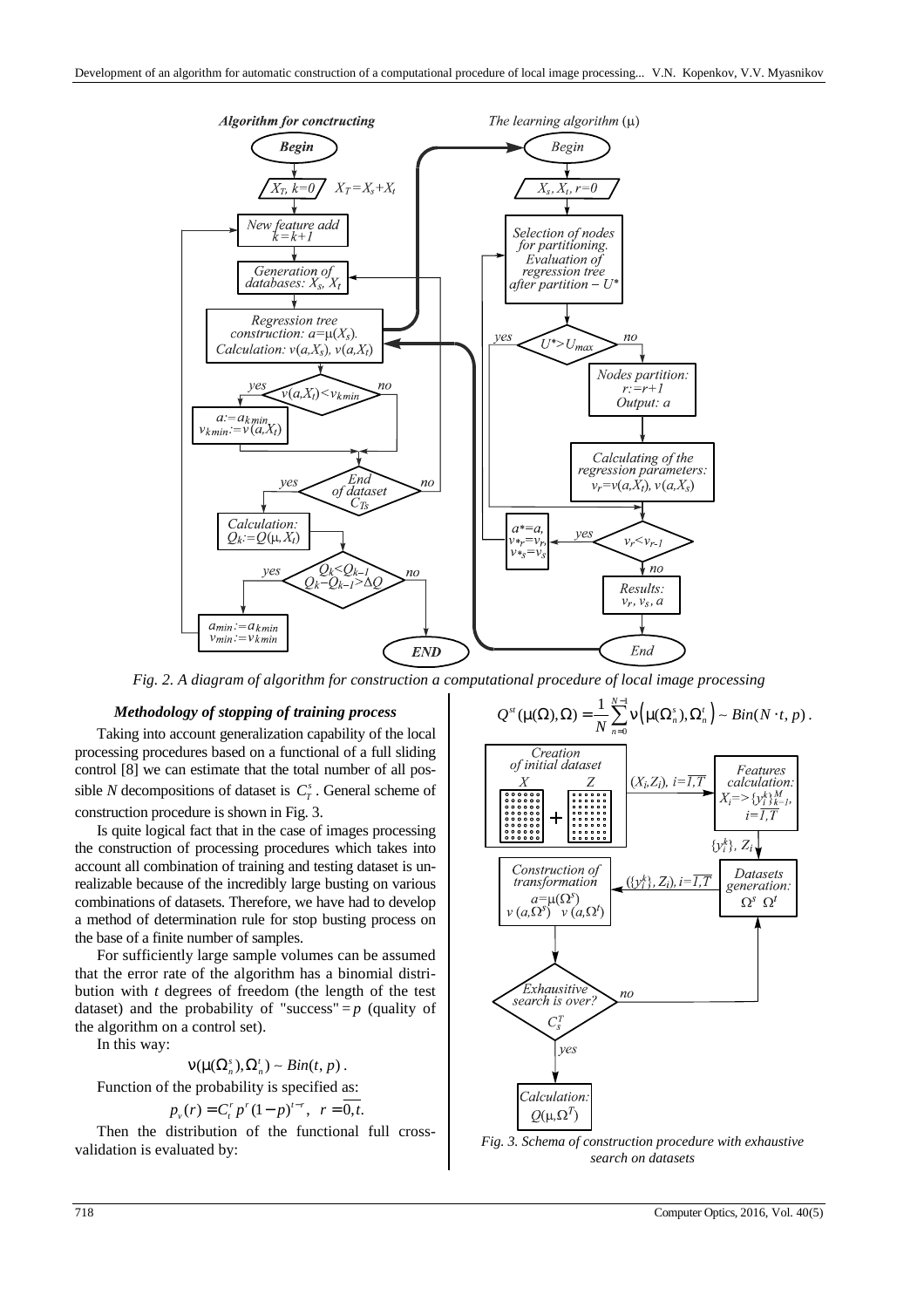Decision about continuing or stopping generation of different combinations training and control datasets and transition to the next subset of features can be taken based on the analysis of functional  $Q_1^{st} \sim Bin(N_1 \cdot t, p_1)$ ,  $Q_2^{st} \sim Bin(N_2 \cdot t, p_2)$  for the different subsets of features. We decide whether to recalculate the feature space, or to stop the process of building a processing procedure under the assumption of  $p_2 < p_1$ , with veracity  $\gamma$  (and correspondingly  $p_2 < p_1$ , with the veracity  $(1 - \gamma)$ ).

In such case the quality of the algorithm on dataset  $\Omega$ can be estimated as:

$$
v(\mu(\Omega), \Omega^T) \sim \frac{1}{|\Omega|} \sum_{\omega_i \in \Omega} I(\omega_i, \mu(\omega_i)),
$$
  
where  $I(\omega_i, \mu(\omega_i)) = \begin{cases} 1, & p \\ 0, & 1 - p \end{cases}$ .

Moreover, if  $n \gg 1$  (that is justified, because *n* is the number of objects and corresponds to the image size) and the  $\lambda$  is fixed, we obtain the Poisson distribution with parameter  $λ Bin (n, λ/n) ≈ P(λ)$ .

In this case to make a decision of stop generation process for various combinations of training and control datasets, and to transition to next features set we have to calculate confidence intervals for the expectation of a Poisson distribution for the functional full crossvalidation on a datasets  $N_1$  and  $N_2$  in form:

$$
\begin{aligned}&\Big[\lambda_1-(\tau_{1-\alpha/2}\sqrt{\lambda_1}/\sqrt{N_1}),\lambda_1+(\tau_{1-\alpha/2}\sqrt{\lambda_1}/\sqrt{N_1})\Big]\times\\&\times\Big[\lambda_2-(\tau_{1-\alpha/2}\sqrt{\lambda_2}/\sqrt{N_2}),\lambda_2+(\tau_{1-\alpha/2}\sqrt{\lambda_2}/\sqrt{N_2})\Big],\end{aligned}
$$

where  $\tau_{1-\alpha/2}$  – quantile of distribution  $N_{0,1}$  for level  $1-\alpha/2$  $(\alpha = 1 - \gamma).$ 



*Fig. 4. Calculation of confidence intervals* 

The decision of stopping generation of different combinations training and control datasets and about the switching to the next subset of features is taken at a moment when a separation of calculated confidence intervals on adjacent steps is achieved.

# *Illustration of the process of processing algorithm construction*

Figure 5 shows an example of training of a regression tree, for different sets of features (**K**=1, 2, 3,...,12, with a gradual increase). The graphs show the noise reduction  $(\varepsilon^2/D_V)$  with the increasing of a regression tree depth (*Hav*). Fig. 6 presents a statistics of process of regression tree construction on a various combinations of training and control datasets (group of points of each colors correspond to the optimum value of quality for a given set of features **K**=1,2,3,...,12, in the case of exhaustive search a some number of partitioning of a dataset  $Ω$  on training and control part  $(\Omega_n^s, \Omega_n^t)$ ,  $n = 1,2,..., N$ .

Fig. 7 shows a graph of the construction process of local image processing procedures, with confidence intervals, for the optimal values of quality, and Figure  $8$ calculation of the required number of combinations of training/testing datasets for the making a decision of switching to the next set of features (the number of combinations required for the separation of the confidence intervals on the adjacent steps).





# *Conclusions and results*

The paper presents an *efficient technology* that allows to realize automatic construction of computational procedure of local processing of digital signals/images. In accordance with the creation processes, the constructed computational procedure has a specified complexity, the highest quality, and the generalizing ability. The proposed method of estimation of the required number of algorithm training iterations and, as a consequence, the